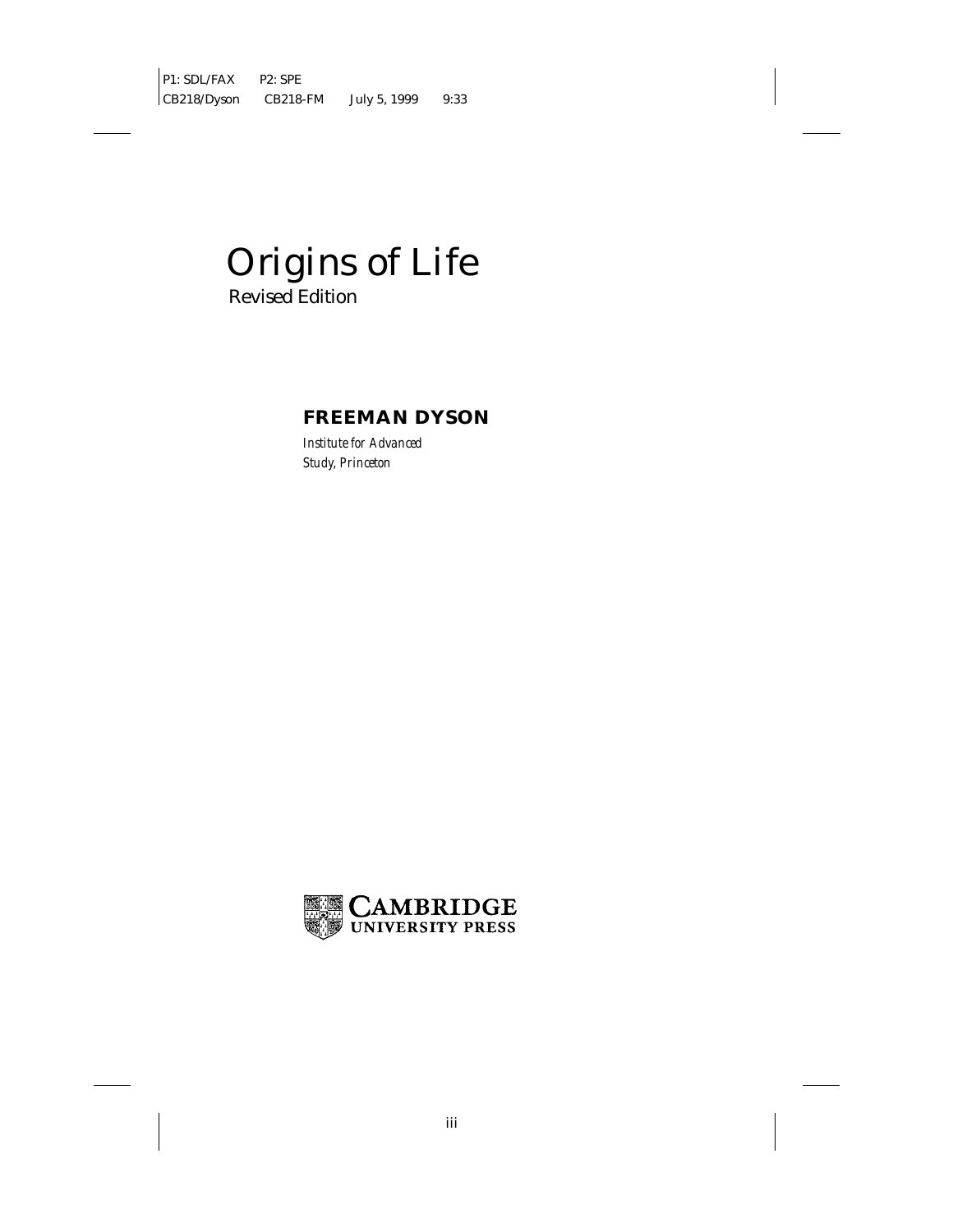PUBLISHED BY THE PRESS SYNDICATE OF THE UNIVERSITY OF CAMBRIDGE The Pitt Building, Trumpington Street, Cambridge, United Kingdom

CAMBRIDGE UNIVERSITY PRESS

The Edinburgh Building, Cambridge CB2 2RU, UK http://www.cup.cam.ac.uk 40 West 20th Street, New York, NY 10011-4211, USA http://www.cup.org 10 Stamford Road, Oakleigh, Melbourne 3166, Australia

°c Cambridge University Press 1999

This book is in copyright. Subject to statutory exception and to the provisions of relevant collective licensing agreements, no reproduction of any part may take place without the written permission of Cambridge University Press.

First published 1999

Printed in the United States of America

Typset in Meridien 9.75/13pt. in  $\mathbb{E}[\mathbf{r} X 2_{\varepsilon}]$  [TB]

*A catalog record for this book is available from the British Library.*

*Library of Congress Cataloging-in-Publication Data*

Dyson, Freeman J. Origins of life / Freeman Dyson. p. cm. Includes bibliographical references and index. ISBN 0-521-62668-4 (pbk.) 1. Life – Origin. I. Title. QH325.D88 1999 576.8'3 – dc21 99-21079 CIP

ISBN 0 521 62668 4 paperback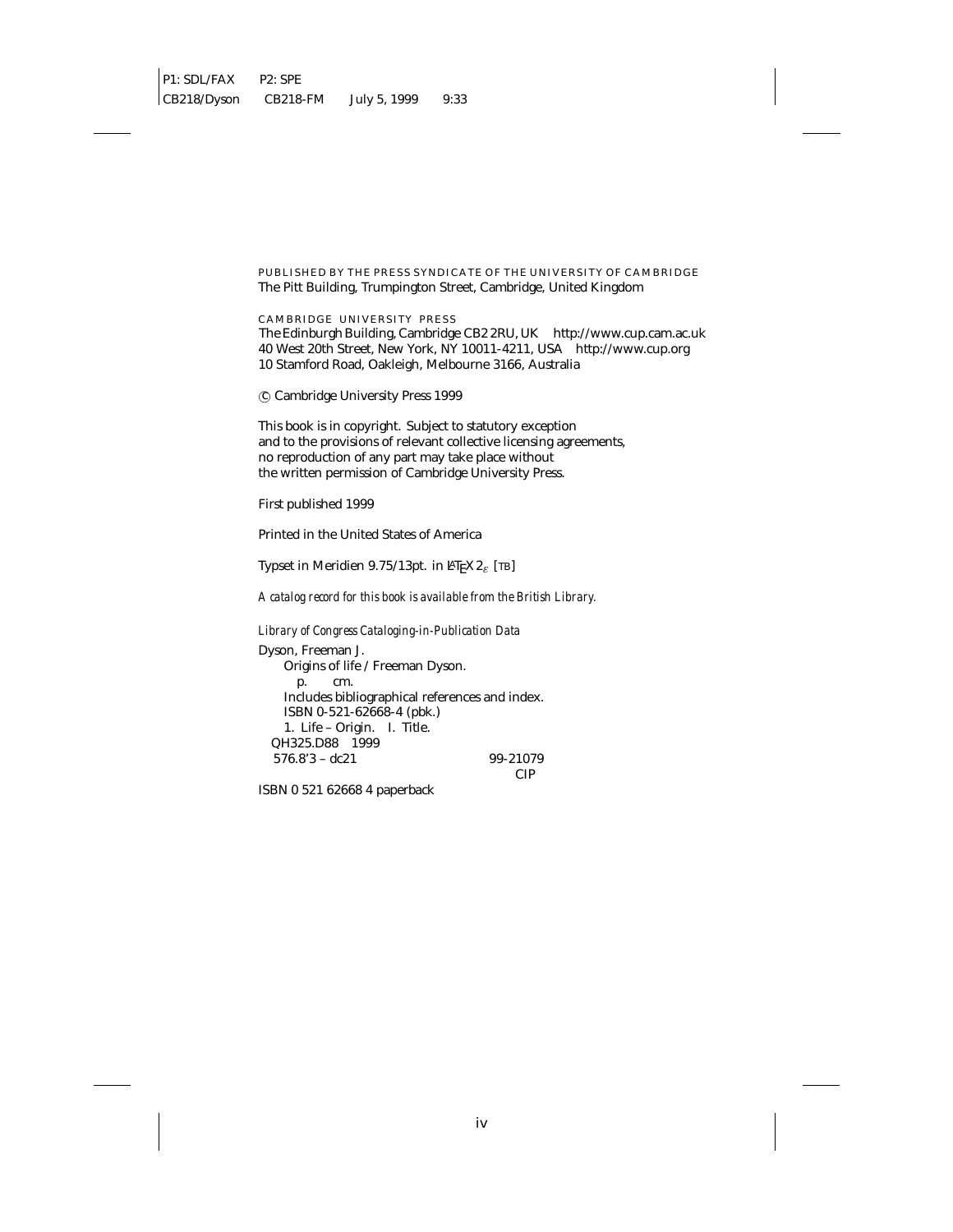## **Contents**

| Preface                         | page vii |
|---------------------------------|----------|
| <b>CHAPTER ONE</b>              |          |
| <b>Illustrious Predecessors</b> | 1        |
| <b>CHAPTER TWO</b>              |          |
| <b>Experiments and Theories</b> | $22\,$   |
| <b>CHAPTER THREE</b>            |          |
| A Toy Model                     | 48       |
| <b>CHAPTER FOUR</b>             |          |
| <b>Open Questions</b>           | 72       |
| Bibliography                    | 93       |
| <b>Index</b>                    | 97       |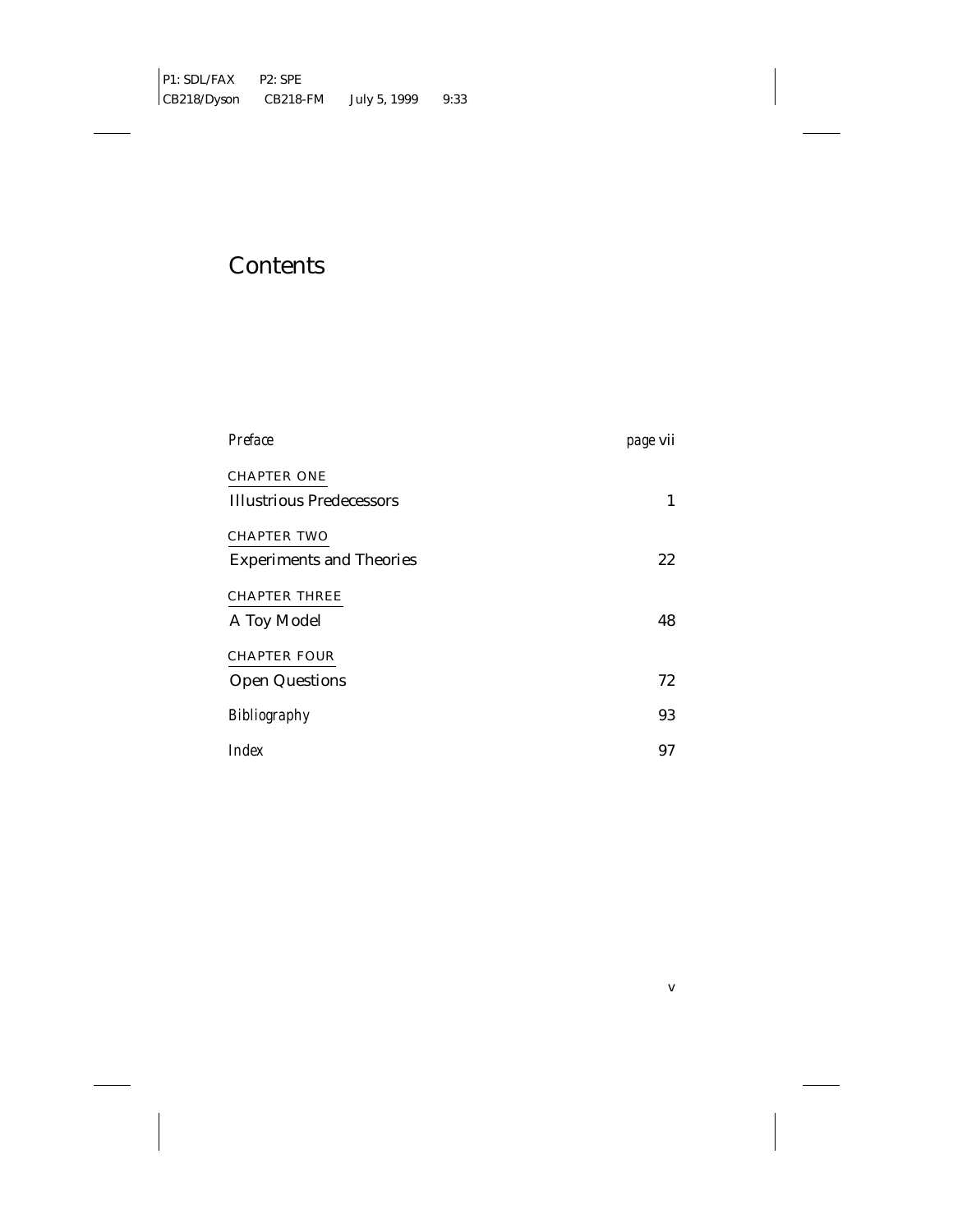### Illustrious Predecessors

#### **SCHRODINGER AND VON NEUMANN ¨**

In February 1943, at a bleak moment in the history of mankind, the physicist Erwin Schrödinger gave a course of lectures to a mixed audience at Trinity College, Dublin. Ireland was then, as it had been in the days of Saint Columba fourteen hundred years earlier, a refuge for scholars and a nucleus of civilization beyond the reach of invading barbarians. It was one of the few places in Europe where peaceful scientific meditation was still possible. Schrödinger proudly remarks in the published version of the lectures that they were given "to an audience of about four hundred which did not substantially dwindle." The lectures were published by the Cambridge University Press in 1944 in a little book (Schrödinger, 1944) with the title *What is Life*?

Schrödinger's book is less than a hundred pages long. It was widely read and was influential in guiding the thoughts of the young people who created the new science of molecular biology in the following decade. It is clearly and simply written, with only five references to the technical literature and less than ten equations from beginning to end. It is, incidentally, a fine piece of English prose. Although Schrödinger was exiled from his native Austria to Ireland when he was over fifty, he wrote English far more beautifully than most of his English and American contemporaries. He reveals his cosmopolitan background only in the epigraphs that introduce his chapters: three are from Goethe, in German; three are from Descartes and Spinoza, in Latin; and one is from Unamuno,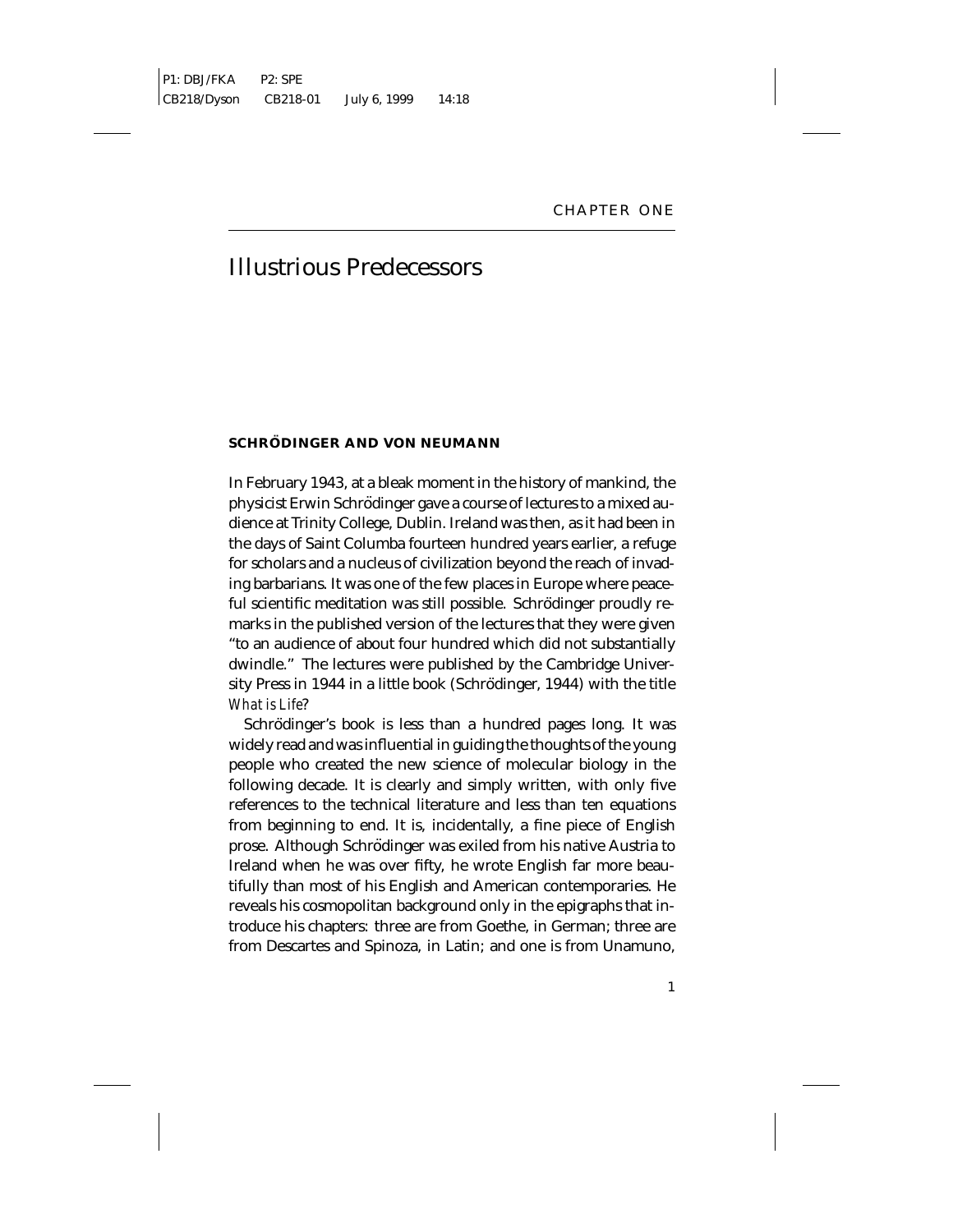in Spanish. As a sample of his style I quote the opening sentences of his preface:

A scientist is supposed to have a complete and thorough knowledge, at first hand, of some subjects, and therefore he is usually expected not to write on any topic of which he is not a master. This is regarded as a matter of noblesse oblige. For the present purpose I beg to renounce the noblesse, if any, and to be freed of the ensuing obligation. My excuse is as follows. We have inherited from our forefathers the keen longing for unified, all-embracing knowledge. The very name given to the highest institutions of learning reminds us that from antiquity and throughout many centuries the universal aspect has been the only one to be given full credit. But the spread, both in width and depth, of the multifarious branches of knowledge during the last hundred odd years has confronted us with a queer dilemma. We feel clearly that we are only now beginning to acquire reliable material for welding together the sum-total of what is known into a whole; but, on the other hand, it has become next to impossible for a single mind fully to command more than a small specialized portion of it. I can see no other escape from this dilemma (lest our true aim be lost for ever) than that some of us should venture to embark on a synthesis of facts and theories, albeit with second-hand and incomplete knowledge of some of them, and at the risk of making fools of themselves. So much for my apology.

This apology for a physicist venturing into biology will serve for me as well as for Schrödinger, although in my case the risk of the physicist making a fool of himself may be somewhat greater.

Schrödinger's book was seminal because he knew how to ask the right questions. What is the physical structure of the molecules that are duplicated when chromosomes divide? How is the process of duplication to be understood? How do these molecules retain their individuality from generation to generation? How do they succeed in controlling the metabolism of cells? How do they create the organization that is visible in the structure and function of higher organisms? He did not answer these questions, but by asking them he set biology moving along the path that led to the epoch-making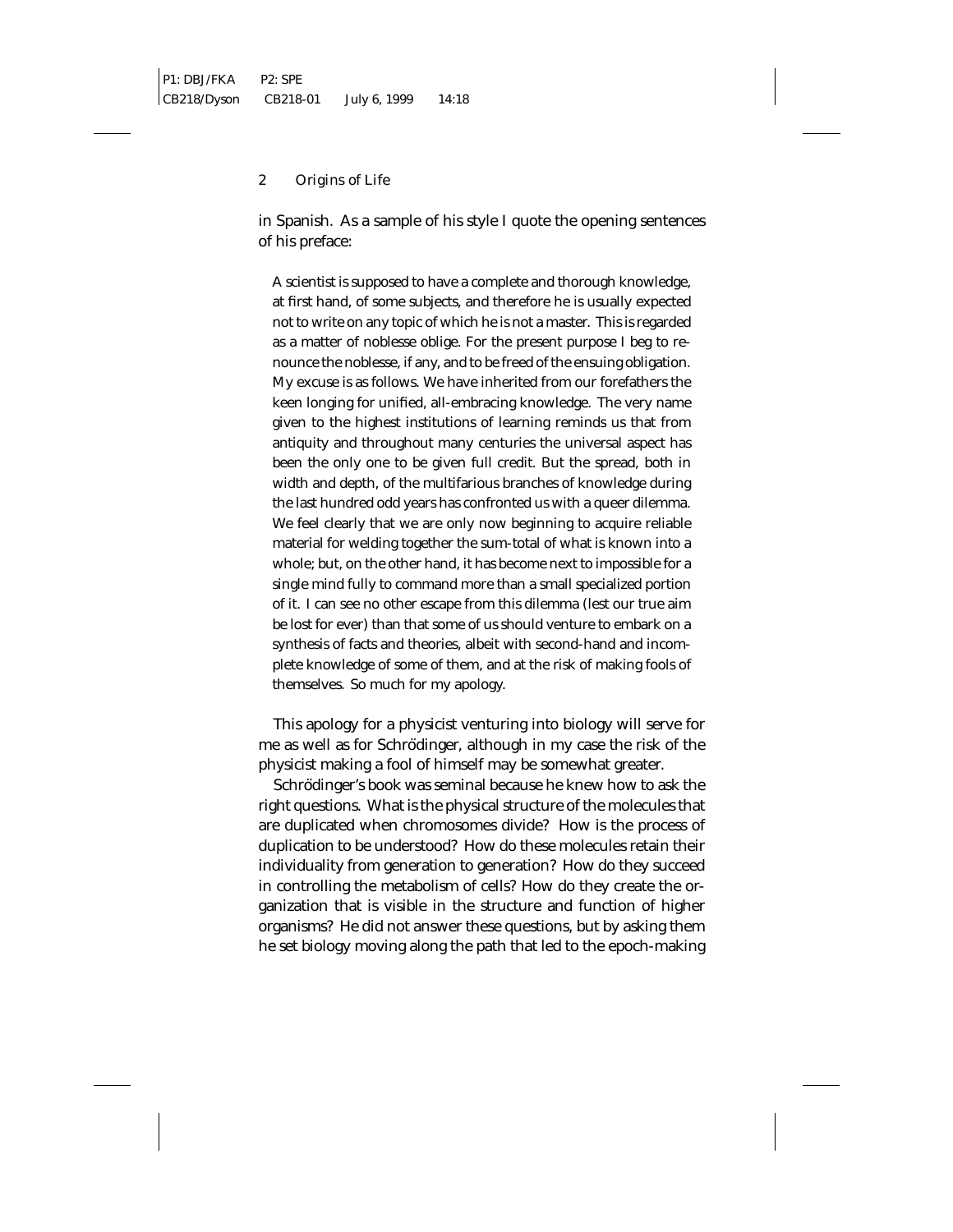discoveries of the subsequent forty years: to the discovery of the double helix and the triplet code, to the precise analysis and wholesale synthesis of genes, and to the quantitative measurement of the evolutionary divergence of species.

One of the great pioneers of molecular biology who was active in 1943 and is still active today, Max Perutz, dissents sharply from my appraisal of Schrödinger's book (Perutz, 1989). "Sadly," Perutz writes, "a close study of his book and of the related literature has shown me that what was true in his book was not original, and most of what was original was known not to be true even when the book was written." Perutz's statement is well founded. Schrödinger's account of existing knowledge is borrowed from his friend Max Delbrück, and his conjectured answers to the questions that he raised were indeed mostly wrong. Schrödinger was woefully ignorant of chemistry, and in his isolated situation in Ireland he knew little about the new world of bacteriophage genetics that Delbrück had explored after emigrating to the United States in 1937. But Schrödinger never claimed that his ideas were original, and the importance of his book lies in the questions that he raised rather than in the answers that he conjectured. In spite of Perutz's dissent, Schrödinger's book remains a classic because it asked the right questions.

Schrödinger showed wisdom not only in the questions that he asked but also in the questions that he did not ask. He did not ask any questions about the origin of life. He understood that the time was ripe in 1943 for a fundamental understanding of the physical basis of life. He also understood that the time was not then ripe for any fundamental understanding of life's origin. Until the basic chemistry of living processes was clarified, one could not ask meaningful questions about the possibility of spontaneous generation of these processes in a prebiotic environment. He wisely left the question of origins to a later generation.

Now, half a century later, the time is ripe to ask the questions Schrödinger avoided. We can hope to ask the right questions about origins today because our thoughts are guided by the experimental discoveries of Manfred Eigen, Leslie Orgel, and Thomas Cech. The questions of origin are now becoming experimentally accessible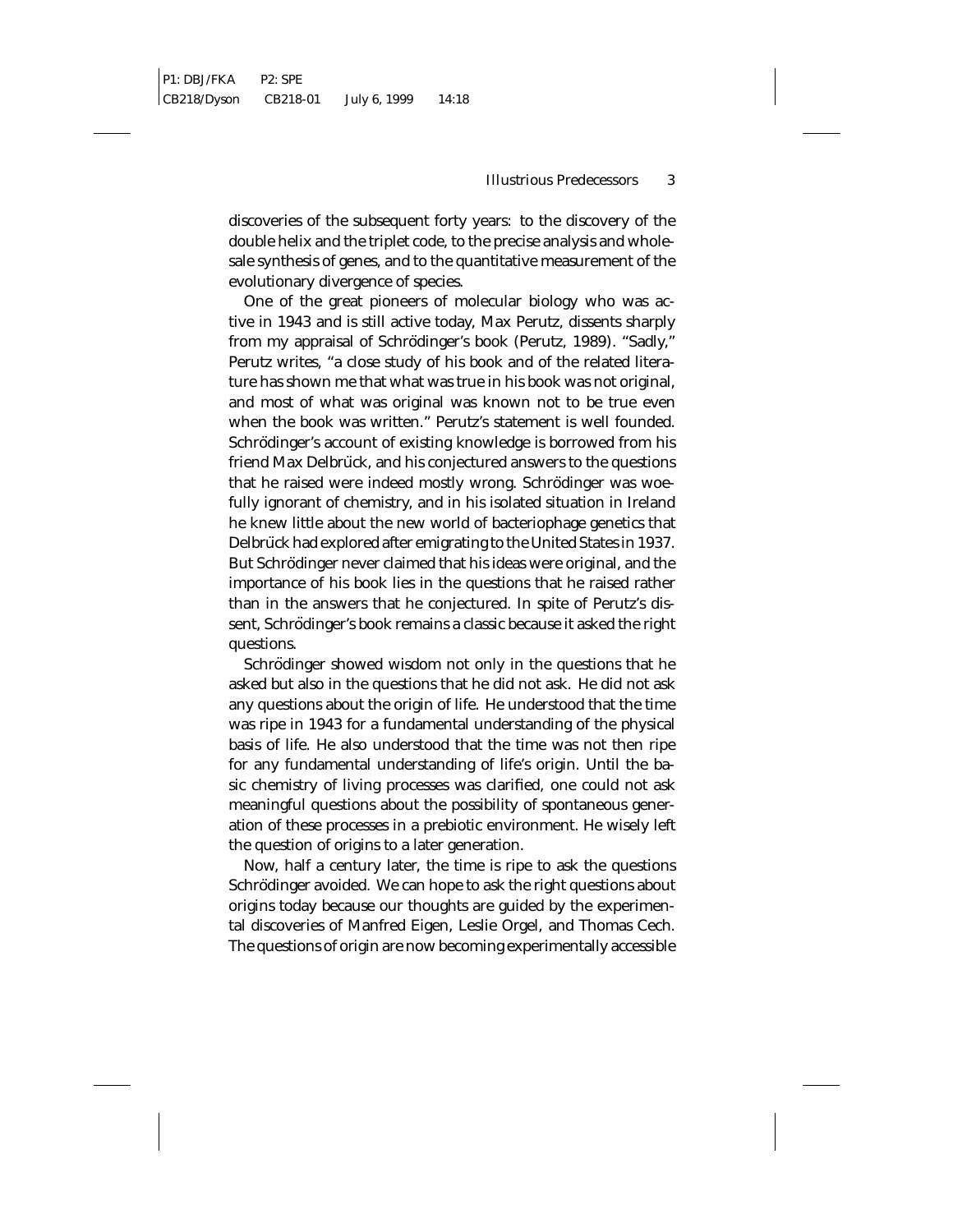just as the questions of structure were becoming experimentally accessible in the 1940s. Schrödinger asked the right questions about structure because his thoughts were based on the experimental discoveries of Timoféeff-Ressovsky, who exposed fruit-flies to Xrays and measured the relationship between the dose of radiation and the rate of appearance of genetic mutations. Delbrück was a friend of Timoféeff-Ressovsky and published a joint paper with him describing and interpreting the experiments (Timoféeff-Ressovsky et al., 1935). Their joint paper provided the experimental basis for Schrödinger's questions. After 1937, when Delbrück came to America, he continued to explore the problems of structure. Delbrück hit on the bacteriophage as the ideal experimental tool, a biological system stripped of inessential complications and reduced to an almost bare genetic apparatus. The bacteriophage was for biology what the hydrogen atom was for physics. In a similar way Eigen became the chief explorer of the problems of the origin of life in the 1970s because he hit on ribonucleic acid (RNA) as the ideal experimental tool for studies of molecular evolution in the test-tube. Eigen's RNA experiments have carried Delbrück's bacteriophage experiments one step further: Eigen stripped the genetic apparatus completely naked, thereby enabling us to study its replication unencumbered by the baggage of structural molecules that even so rudimentary a creature as a bacteriophage carries with it.

Before discussing the experiments of Eigen, Orgel, and Cech in detail, I want to finish my argument with Schrödinger. At the risk, again, of making a fool of myself, I shall venture to say that in his discussion of the nature of life Schrödinger missed an essential point. And I feel that the same point was also missed by Manfred Eigen in his discussion of the origin of life. I hasten to add that in disagreeing with Schrödinger and Eigen I am not disputing the greatness of their contributions to biology. I am saying only that they did not ask all of the important questions.

In Schrödinger's book we find four chapters describing in lucid detail the phenomenon of biological replication and a single chapter describing less lucidly the phenomenon of metabolism. Schrödinger finds a conceptual basis in physics both for exact replication and for metabolism. Replication is explained by the quantum mechanical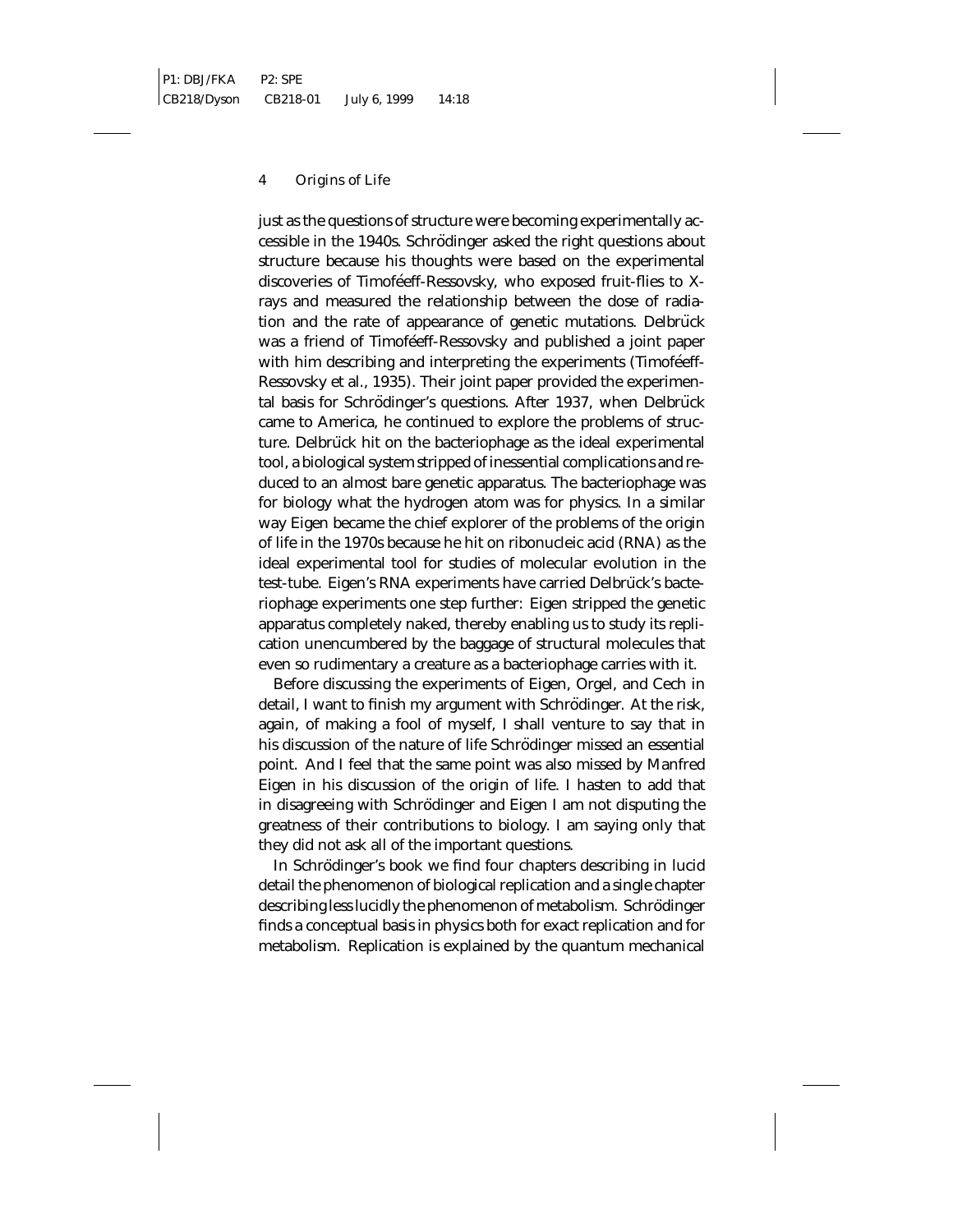stability of molecular structures, whereas metabolism is explained by the ability of a living cell to extract negative entropy from its surroundings in accordance with the laws of thermodynamics. Schrödinger was evidently more interested in replication than in metabolism. There are two obvious reasons for his bias. First, he was, after all, one of the inventors of quantum mechanics, and it was natural for him to be primarily concerned with the biological implications of his own brainchild. Second, his thinking was based on Timoféeff-Ressovsky's experiments, and these were biased in the same direction. The experiments measured the effects of X-rays on replication and did not attempt to observe effects on metabolism. Delbrück carried the same bias with him when he came to America. Delbrück's new experimental system, the bacteriophage, is a purely parasitic creature in which the metabolic function has been lost and only the replicative function survives. It was indeed precisely this concentration of attention upon a rudimentary and highly specialized form of life that enabled Delbrück to do experiments exploring the physical basis of biological replication. It was necessary to find a creature without metabolism to isolate experimentally the phenomena of replication. Delbrück penetrated more deeply than his contemporaries into the mechanics of replication because he was not distracted by the problems of metabolism. Schrödinger saw the world of biology through Delbrück's eyes. It is not surprising that Schrödinger's view of what constitutes a living organism resembles a bacteriophage more than it resembles a bacterium or a human being. His single chapter devoted to the metabolic aspect of life appears to be an afterthought put in for the sake of completeness but not affecting the main line of his argument.

The main line of Schrödinger's argument, which led from the facts of biological replication to the quantum mechanical structure of the gene, was brilliantly clear and fruitful. It set the style for the subsequent development of molecular biology. Neither Schrödinger himself nor the biologists who followed his lead appear to have been disturbed by the logical gap between his main argument and his discussion of metabolism. Looking back on his 1943 lectures now with the benefit of half a century of hindsight, we may wonder why he did not ask some fundamental questions that the gap might have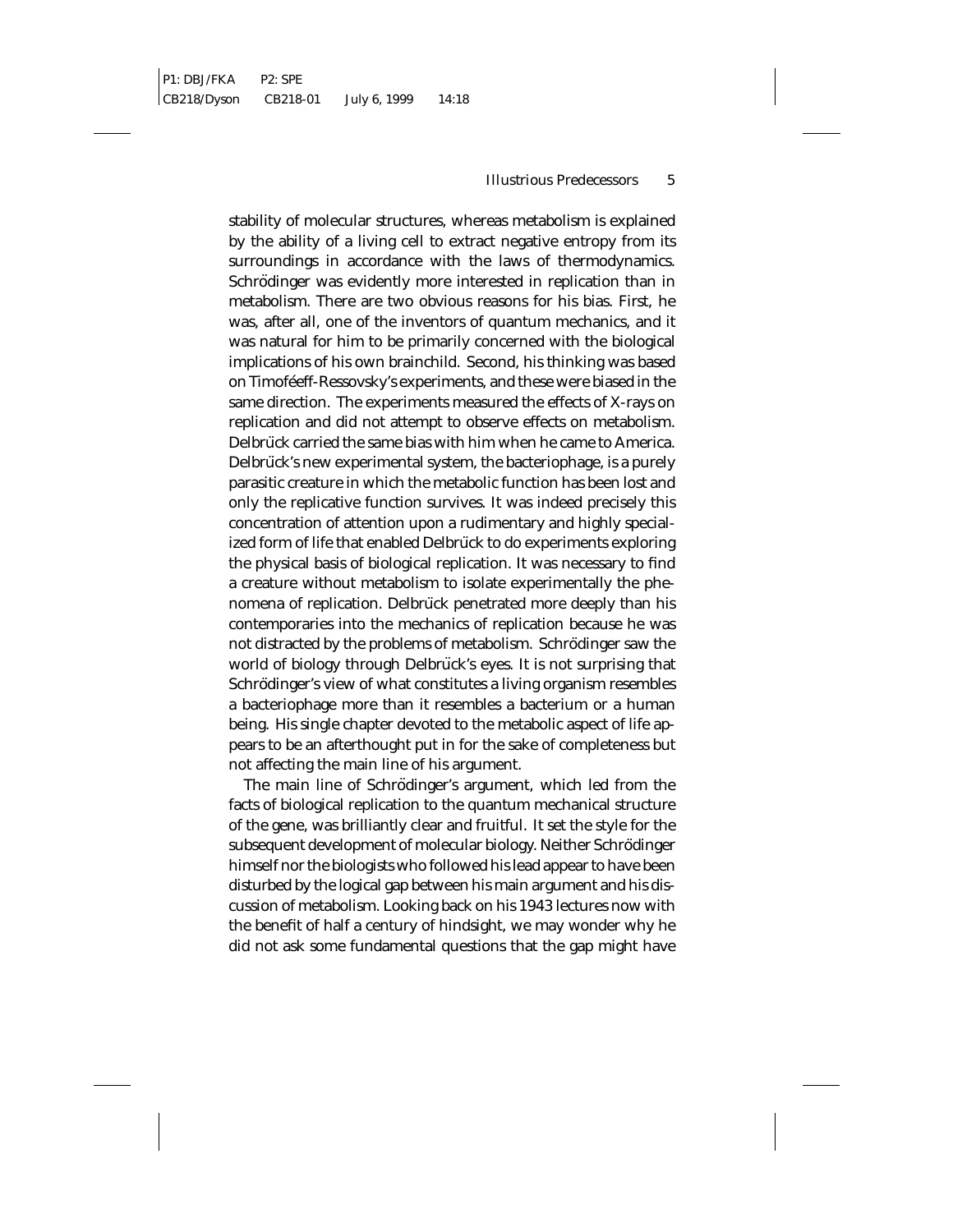suggested to him: Is life one thing or two things? Is there a logical connection between metabolism and replication? Can we imagine metabolic life without replication, or replicative life without metabolism? These questions were not asked because Schrödinger and his successors took it for granted that the replicative aspect of life is primary and the metabolic aspect secondary. As their understanding of replication became more and more triumphantly complete, their lack of understanding of metabolism was pushed into the background. In popular accounts of molecular biology as it is now taught to school children, life and replication have become practically synonymous. In modern discussions of the origin of life it is often taken for granted that the origin of life is the same thing as the origin of replication. Manfred Eigen's view is an extreme example of this tendency. Eigen chose RNA as the working material for his experiments because he wished to study replication but was not interested in metabolism. Eigen's theories about the origin of life are in fact theories about the origin of replication.

It is important here to make a sharp distinction between replication and reproduction. I am suggesting as a hypothesis that the earliest living creatures were able to reproduce but not to replicate. What does this mean? For a cell, to reproduce means simply to divide into two cells with the daughter cells inheriting approximately equal shares of the cellular constituents. For a molecule, to replicate means to construct a precise copy of itself by a specific chemical process. Cells can reproduce, but only molecules can replicate. In modern times, reproduction of cells is always accompanied by replication of molecules, but this need not always have been so in the past.

It is also important to say clearly what we mean when we speak of metabolism. One of my American friends, a professional molecular biologist, told me that it would never occur to him to ask the question whether metabolism might have begun before replication. For him the word metabolism means chemical processes directed by the genetic apparatus of nucleic acids. If the word has this meaning, then by definition metabolism could not have existed without a genetic apparatus to direct it. He said he was astonished when one of his German colleagues remarked that metabolism might have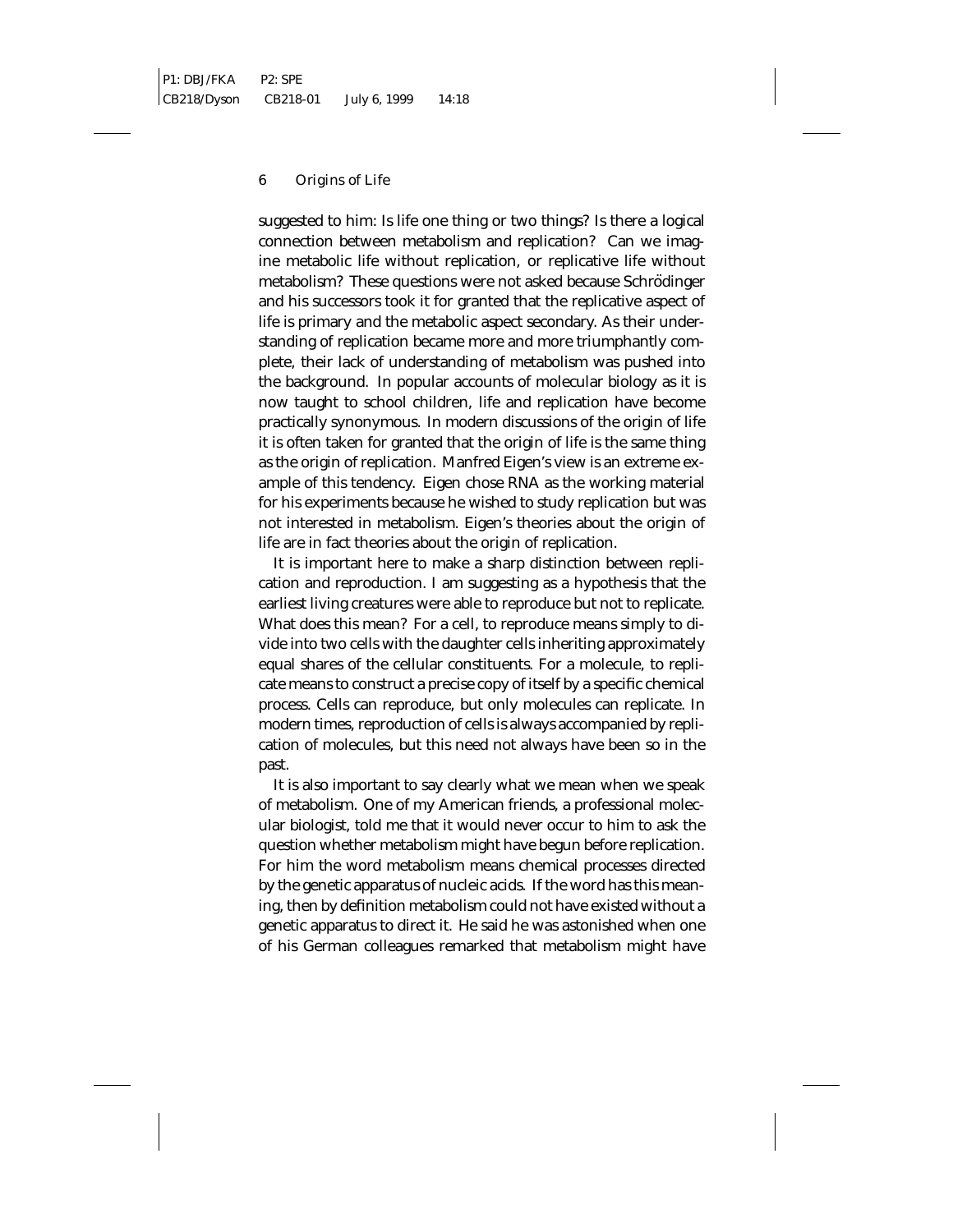come first. He asked the German how he could entertain such an illogical idea. For the German, there was nothing illogical in the idea of metabolism coming before replication, because the German word for metabolism is *Stoffwechsel*, which translates into English as "stuffchange." It means any chemical process occurring in cells, whether directed by a genetic apparatus or not. My friend tells me that students who learn molecular biology in American universities always use the word metabolism to mean genetically directed processes. That is one reason they take it for granted that replication must come first. I therefore emphasize that in this book I am following the German and not the American usage. I mean by metabolism what the Germans mean by *Stoffwechsel* with no restriction to genetically directed processes.

Only five years after Schrödinger gave his lectures in Dublin, the logical relations between replication and metabolism were clarified by the mathematician John von Neumann (von Neumann, 1948). Von Neumann described an analogy between the functioning of living organisms and the functioning of mechanical automata. His automata were an outgrowth of his thinking about electronic computers. A von Neumann automaton had two essential components; later on, when his ideas were taken over by the computer industry, these were given the names hardware and software. Hardware processes information; software embodies information. These two components have their exact analogues in living cells; hardware is mainly protein and software is mainly nucleic acid. Protein is the essential component for metabolism. Nucleic acid is the essential component for replication. Von Neumann described precisely, in abstract terms, the logical connections between the components. For a complete self-reproducing automaton, both components are essential. Yet there is an important sense in which hardware comes logically prior to software. An automaton composed of hardware without software can exist and maintain its own metabolism. It can live independently for as long as it finds food to eat or numbers to crunch. An automaton composed of software without hardware must be an obligatory parasite. It can function only in a world already containing other automata whose hardware it can borrow. It can replicate itself only if it succeeds in finding a cooperative host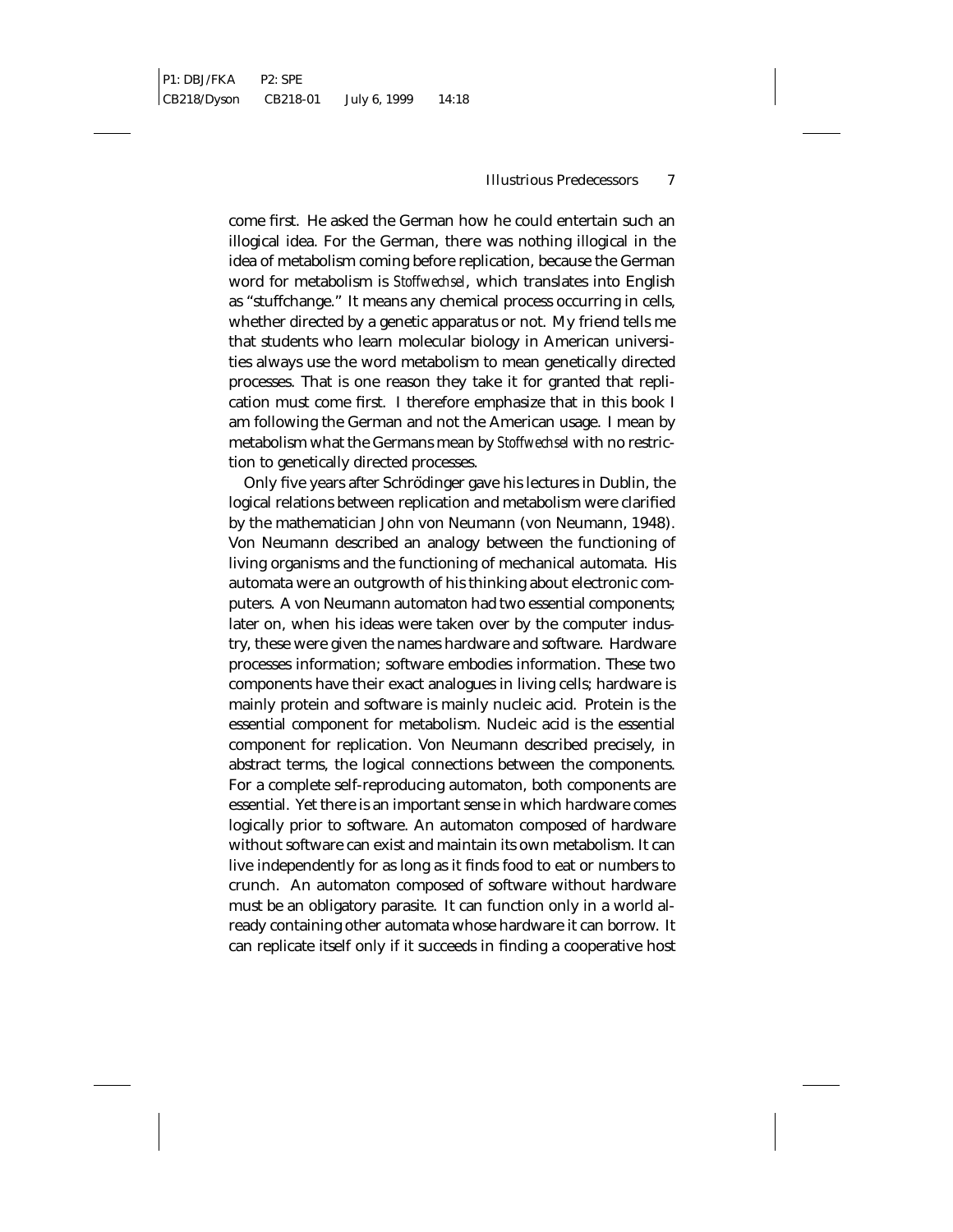automaton, just as a bacteriophage can replicate only if it succeeds in finding a cooperative bacterium.

In all modern forms of life, hardware functions are mainly performed by proteins and software functions by nucleic acids. But there are important exceptions to this rule. Although proteins serve only as hardware, and one kind of nucleic acid, namely deoxyribonucleic (DNA), serves mainly as software, the other kind of nucleic acid, namely RNA, occupies an intermediate position. RNA is both hardware and software. RNA occurs in modern organisms in four different forms with different functions. There is genomic RNA, constituting the entire genetic endowment of many viruses – in particular the AIDS virus. Genomic RNA is unambiguously software. There is ribosomal RNA, an essential structural component of the ribosomes that manufacture proteins. There is transfer RNA, an essential part of the machinery that brings amino acids to ribosomes to be incorporated into proteins. Ribosomal RNA and transfer RNA are unambiguously hardware. Finally, there is messenger RNA, the molecule that conveys the genetic instructions from DNA to the ribosome. It was believed until recently that messenger RNA was unambiguously software, but Thomas Cech discovered in 1982 that messenger RNA also has hardware functions (Cech, 1993). Cech observed messenger RNA molecules that he called ribozymes performing the functions of enzymes. Ribozymes catalyze the splitting and splicing of other RNA molecules. They also catalyze their own splitting and splicing, in which case they are acting as hardware and software simultaneously. RNA is a flexible and versatile molecule with many important hardware functions in addition to its primary software function. Nevertheless it remains true that the overwhelming majority of metabolic functions of modern organisms belong to proteins, and the overwhelming majority of replicative functions belong to nucleic acids.

Let me summarize the drift of my argument up to this point. Our illustrious predecessor Erwin Schrödinger gave his book the title *What is Life*? but neglected to ask whether the two basic functions of life, metabolism and replication, are separable or inseparable. Our illustrious predecessor John von Neumann, using the computer as a metaphor, raised the question that Schrödinger had missed and gave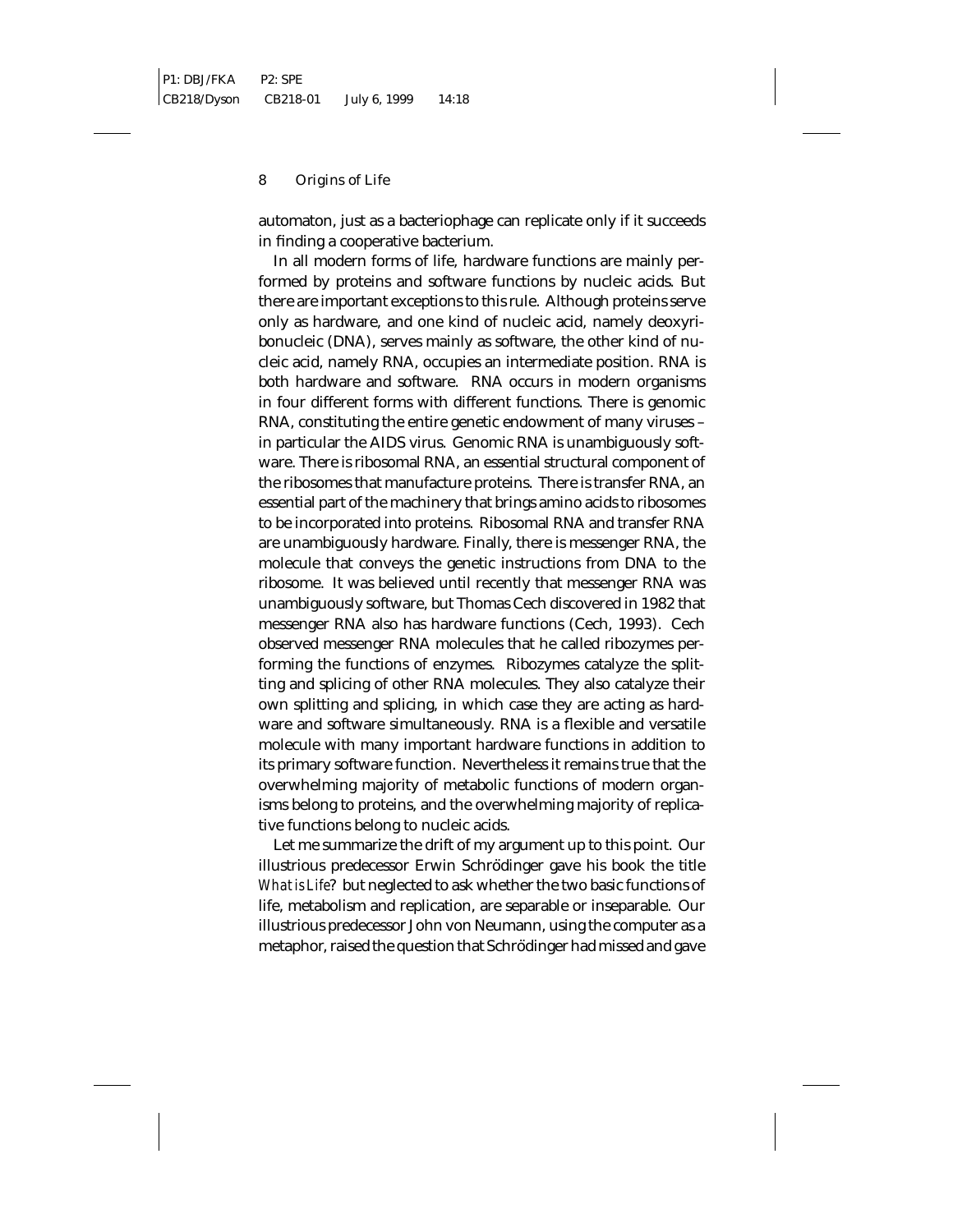it a provisional answer. Von Neumann observed that metabolism and replication, however intricately they may be linked in the biological world as it now exists, are logically separable. It is logically possible to postulate organisms that are composed of pure hardware and capable of metabolism but incapable of replication. It is also possible to postulate organisms that are composed of pure software and capable of replication but incapable of metabolism. And if the functions of life are separated in this fashion, it is to be expected that the latter type of organism will become an obligatory parasite upon the former. This logical analysis of the functions of life helps to explain and to correct the bias toward replication that is evident in Schrödinger's thinking and in the whole history of molecular biology. Organisms specializing in replication tend to be parasites, and molecular biologists prefer parasites for experimental study because parasites are structurally simpler than their hosts and better suited to quantitative manipulation. In the balance of nature there must be an opposite bias. Hosts must exist before there can be parasites. The survival of hosts is a precondition for the survival of parasites. Somebody must eat and grow to provide a home for those who only reproduce. In the world of microbiology, as in the world of human society and economics, we cannot all be parasites.

When we begin to think about the origins of life we meet again the question that Schrödinger did not ask, What do we mean by life? And we meet again von Neumann's answer, that life is not one thing but two, metabolism and replication, and that the two things are logically separable. There are accordingly two logical possibilities for life's origins. Either life began only once, with the functions of replication and metabolism already present in rudimentary form and linked together from the beginning, or life began twice, with two separate kinds of creatures, one kind capable of metabolism without exact replication and the other kind capable of replication without metabolism. If life began twice, the first beginning must have been with molecules resembling proteins, and the second beginning with molecules resembling nucleic acids. The first protein creatures might have existed independently for a long time, eating and growing and gradually evolving a more and more efficient metabolic apparatus. The nucleic acid creatures must have been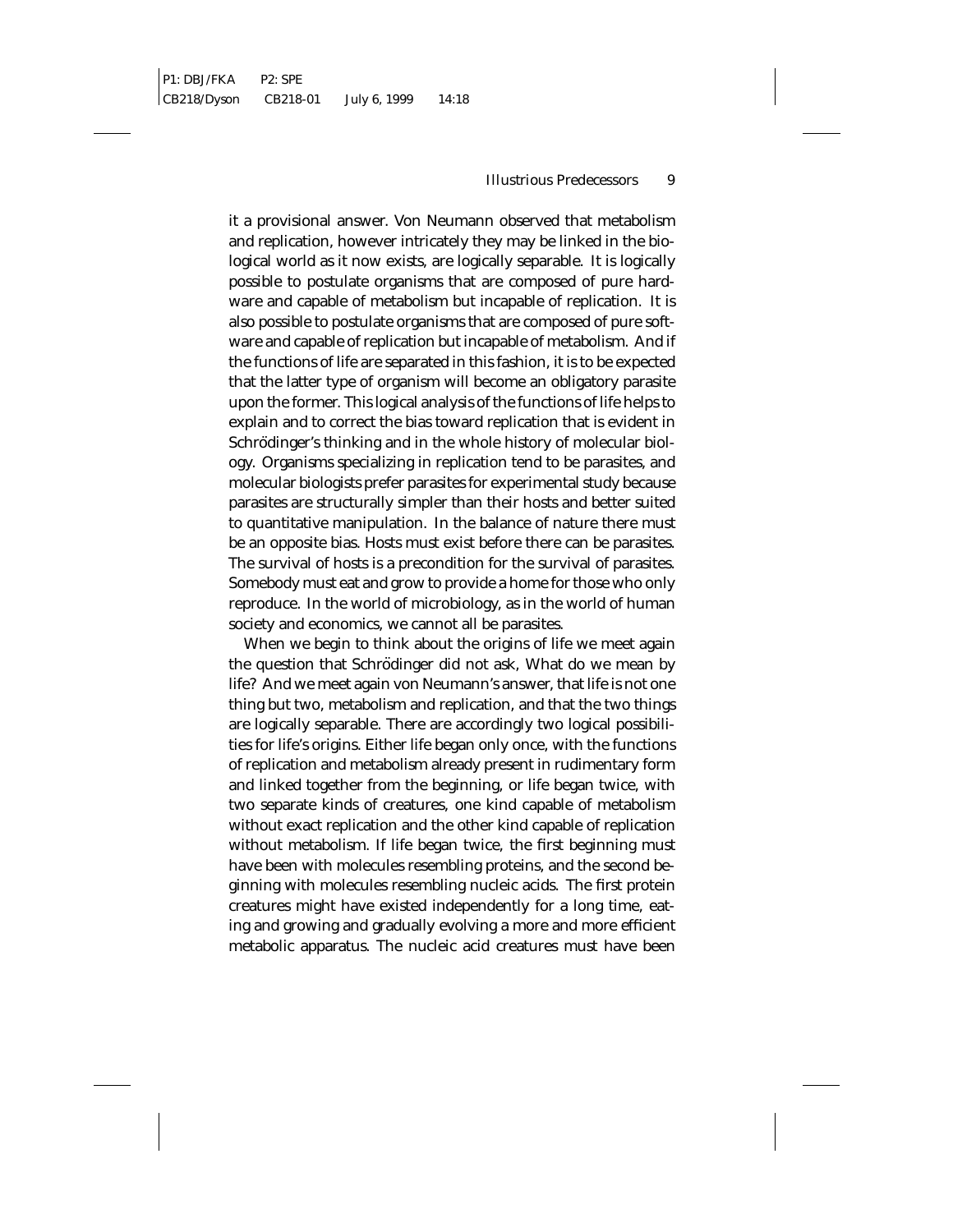obligatory parasites from the start, preying upon the protein creatures and using the products of protein metabolism to achieve their own replication.

The main theme of this book will be a critical examination of the second possibility, the possibility that life began twice. I call this possibility the double-origin hypothesis. It is a hypothesis, not a theory. A theory of the origin of life should describe in some detail a postulated sequence of events. The hypothesis of dual origin is compatible with many theories. It may be useful to examine the consequences of the hypothesis without committing ourselves to any particular theory.

I do not claim that the double-origin hypothesis is true, or that it is supported by any experimental evidence. Indeed my purpose is just the opposite. I would like to stimulate experimental chemists and biologists and paleontologists to find the evidence by which the hypothesis might be tested. If it can be tested and proved wrong, it will have served its purpose. We will then have a firmer foundation of fact on which to build theories of single origin. If the double-origin hypothesis can be tested and not proved wrong, we can proceed with greater confidence to build theories of double origin. The hypothesis is useful only insofar as it may suggest new experiments.

Lacking new experiments, we have no justification for believing strongly in either the single-origin or the double-origin hypothesis. I have to confess my own bias in favor of double-origin. But my bias is based only on general philosophical preconceptions, and I am well aware that the history of science is strewn with the corpses of dead theories that were in their time supported by the prevailing philosophical viewpoints. For what it is worth, I may state my philosophical bias as follows: The most striking fact we have learned about life as it now exists is the ubiquity of dual structure, the division of every organism into hardware and software components, into protein and nucleic acid. I consider dual structure to be prima facie evidence of dual origin. If we admit that the spontaneous emergence of protein structure and nucleic acid structure out of molecular chaos is unlikely, it is easier to imagine two unlikely events occurring separately over a long period than to imagine two unlikely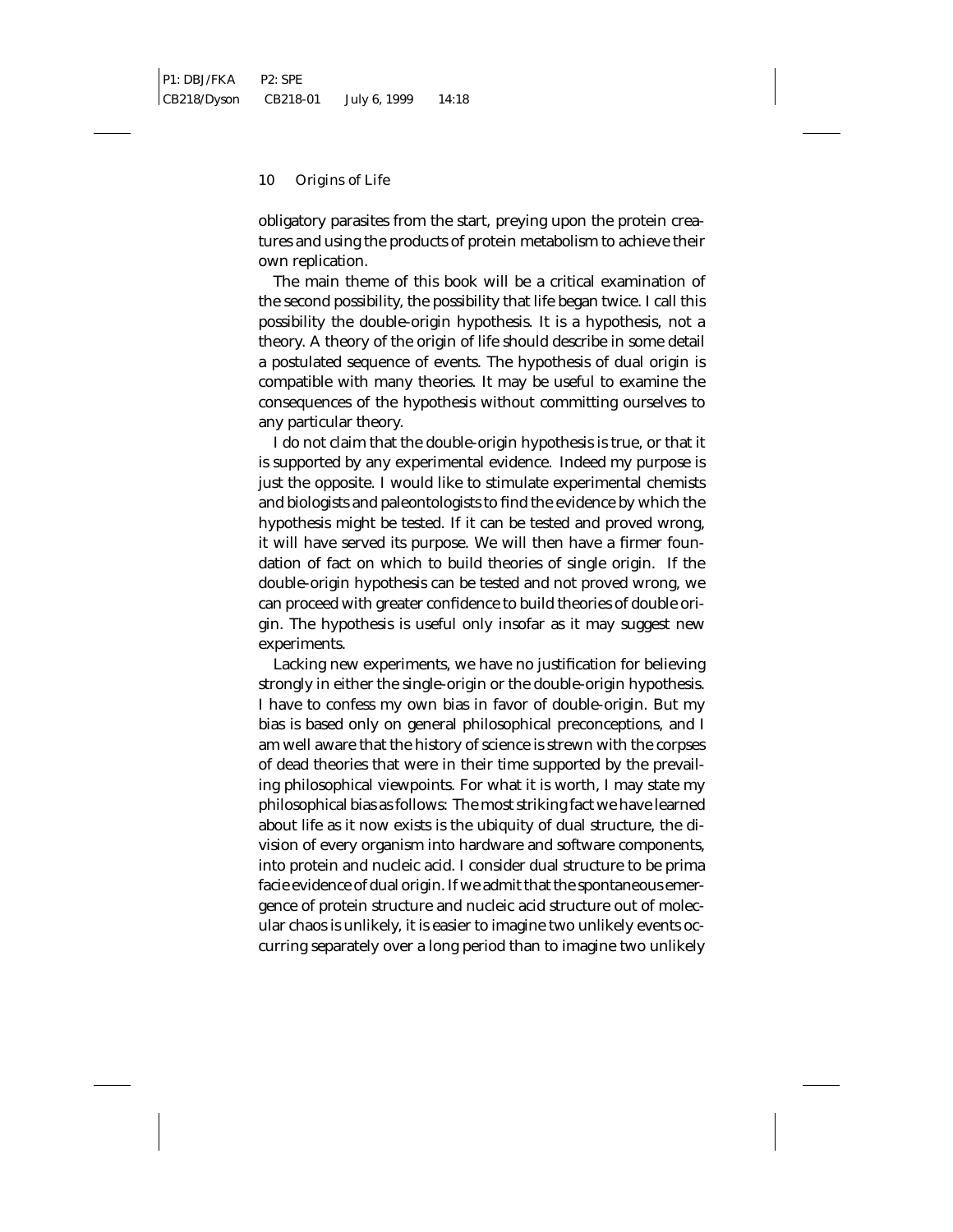events occurring simultaneously. Needless to say, vague arguments of this sort, invoking probabilities we are unable to calculate quantitatively, cannot be conclusive. The main reason I am hopeful for progress in the understanding of the origin of life is that the subject is moving away from the realm of philosophical speculation and into the realm of experimental science.

#### **EIGEN AND ORGEL**

The third and fourth names on my list of illustrious predecessors are those of Manfred Eigen and Leslie Orgel. Unlike Schrödinger and von Neumann, they are experimenters. They are explorers of experimental approaches to the problem of the origin of life. They are, after all, chemists, and this is a job for chemists. Eigen and his colleagues in Germany did experiments that showed us biological organization originating spontaneously and evolving in a test tube (Fig. 1). More precisely, they demonstrated that a solution of nucleotide monomers will, under suitable conditions, give rise to a nucleic acid polymer molecule that replicates and mutates and competes with its progeny for survival. From a certain point of view, one might claim that these experiments already achieved the spontaneous generation of life from nonlife. They brought us at least to the point where we could ask and answer questions about the ability of nucleic acids to synthesize and organize themselves (Eigen et al., 1981). Unfortunately, the conditions in Eigen's test tubes were not really prebiotic. To make his experiments work, Eigen put into the test tubes a polymerase enzyme, a protein catalyst extracted from a living bacteriophage. The synthesis and replication of the nucleic acid were dependent on the structural guidance provided by the enzyme. We are still far from an experimental demonstration of the appearance of biological order without the help of a biologically derived precursor. Nevertheless, Eigen provided tools with which experimenters may begin to attack the problem of origins.

Leslie Orgel, like Manfred Eigen, is an experimental chemist. He taught me most of what I know about the chemical antecedents of life. He did experiments complementary to those of Eigen. Eigen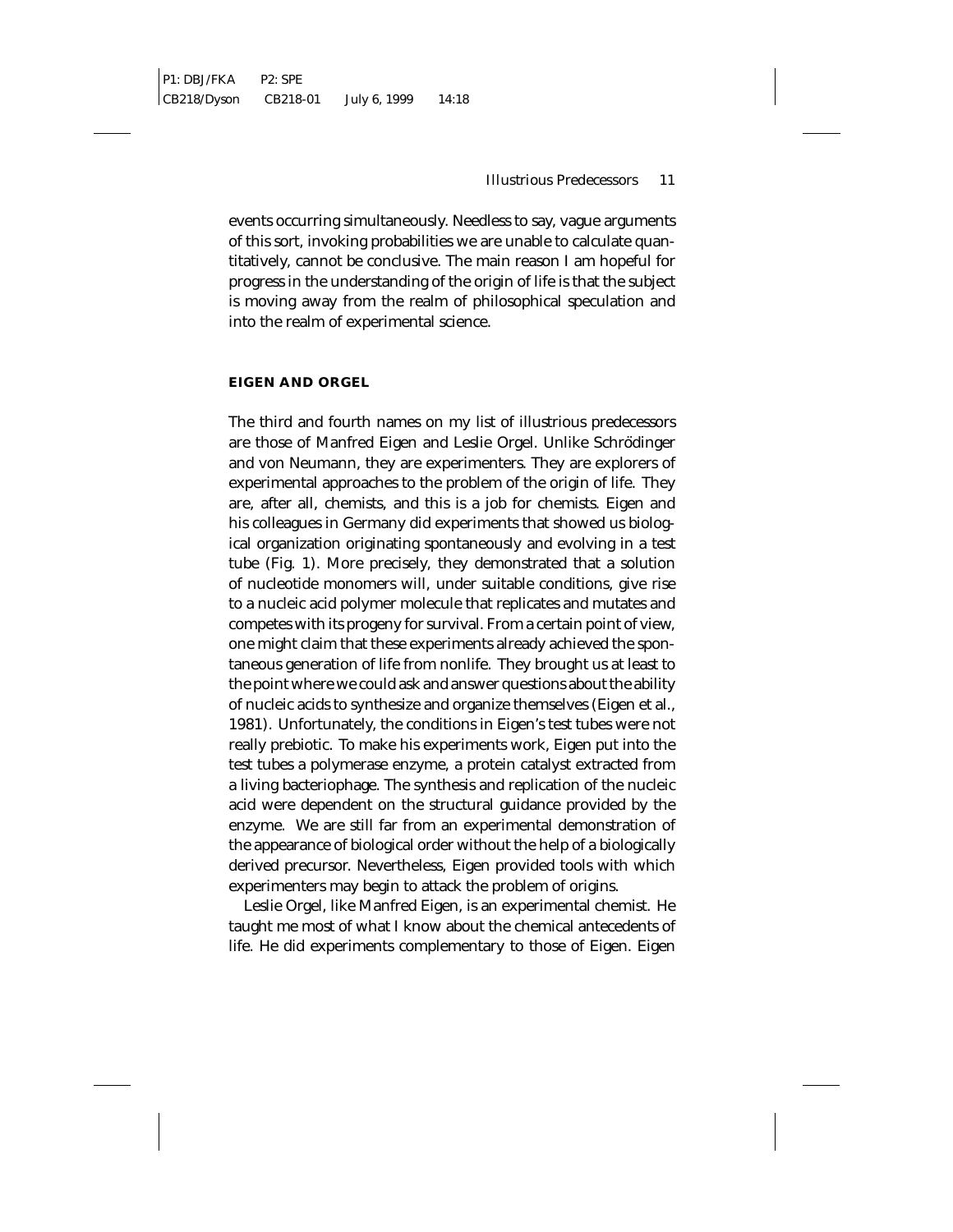

**Figure 1** The Biebricher–Eigen–Luce experiment demonstrating evolution of RNA molecules in a test tube containing a solution of nucleotide monomers with added replicase enzyme. The four curves on the left were obtained with 1014*,* 106*,* 103, and 1 molecules of RNA template added to the mixture. The three curves on the right are three separate runs with no template added. (Data from Eigen et al., 1981).

was able to make RNA grow out of nucleotide monomers without having any RNA template for the monomers to copy but with a polymerase enzyme to tell the monomers what to do. Orgel did equally important experiments in the opposite direction. Orgel demonstrated that nucleotide monomers will, under certain conditions, polymerize to form RNA if they are given an RNA template to copy without any polymerase enzyme. Orgel found that zinc ions in the solution are a good catalyst for the RNA synthesis. It may not be entirely coincidental that many modern biological enzymes have zinc ions in their active sites. To summarize, Eigen made RNA using an enzyme but no template, and Orgel made RNA using a template but no enzyme. In living cells, RNA is made using both templates and enzymes. If we suppose that RNA was the original molecule with which life began, then to understand the origin of life we have to make RNA using neither a template nor an enzyme. Neither Eigen nor Orgel came close to achieving this goal.

The belief that life began with RNA, already widely accepted at the time when Eigen and Orgel were doing their experiments, received a strong boost from the discovery of ribozymes by Cech. If,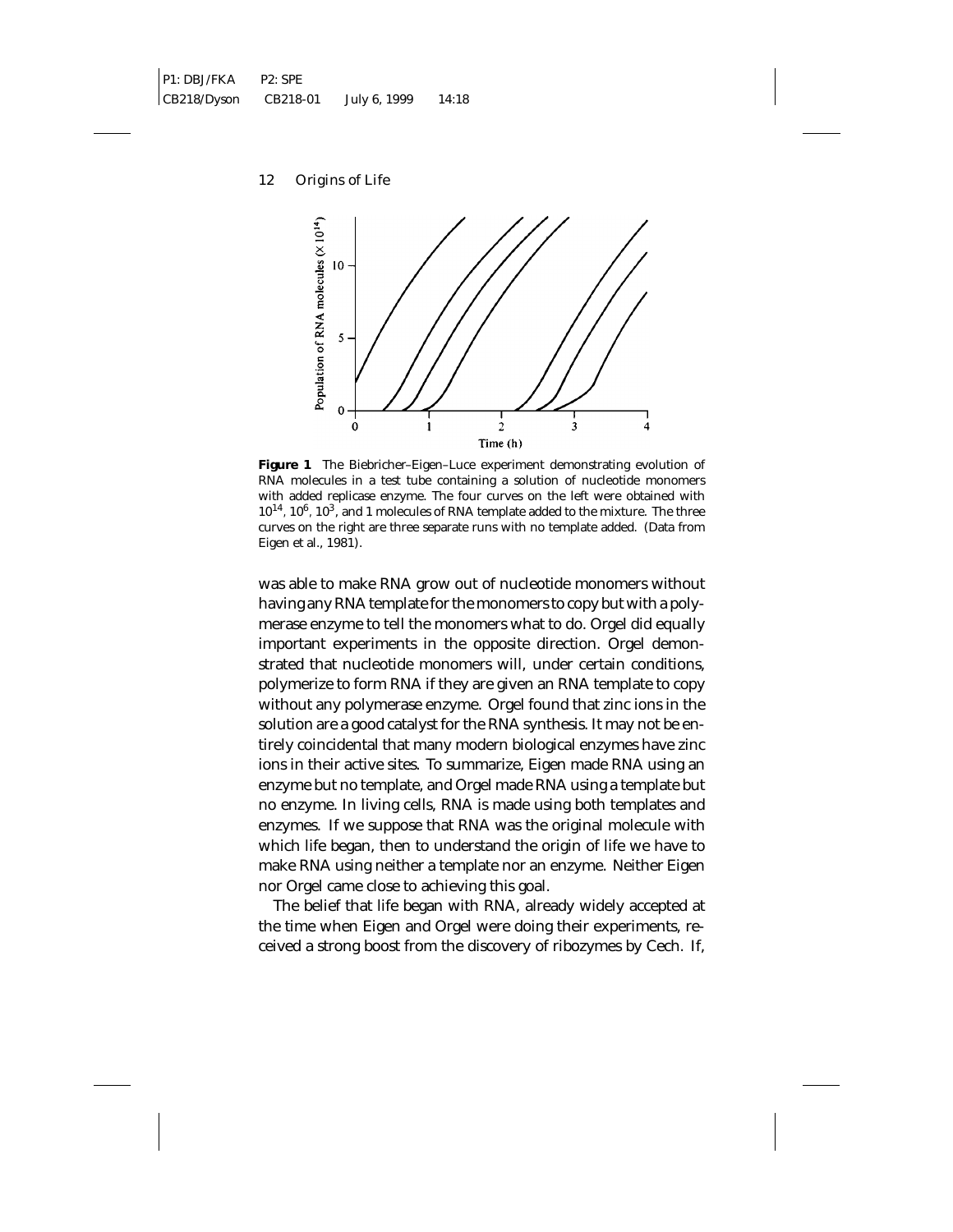as Cech demonstrated, RNA can perform the function of an enzyme, catalyzing chemical reactions in a primitive cell, then protein enzymes might be unnecessary. Primitive cells might have carried out all the functions of metabolism and replication with RNA alone. The phrase "The RNA World" was introduced (Gilbert, 1986; Joyce, 1989) to describe the state of affairs in early times when RNA-life was evolving without the help of protein enzymes. The experiments of Eigen were extended (Wright and Joyce, 1997) to demonstrate that an RNA ribozyme in the test tube can evolve in such a way as to increase its effectiveness as a catalyst by a factor of ten thousand or more. A very feeble ribozyme evolved into a highly efficient ribozyme in an experiment lasting only five days. In another remarkable experiment (Santoro and Joyce, 1997), molecules of DNA were artificially evolved in test tubes to perform the functions of an enzyme, and the resulting DNA enzyme was even more efficient than the best RNA ribozyme. DNA is a magic molecule with extraordinary properties, and it may have many functions in the cell besides carrying genetic information. However, the experiments of Santoro and Wright and Joyce, like the experiment of Eigen, still required protein enzymes in the test tube. Without polymerase and reverse transcriptase enzymes, the experiments would not work. Ribozymes have not yet been seen to evolve in a test tube containing RNA alone.

I do not consider the existence of ribozymes to be a decisive reason to believe in the existence of an RNA world. Before the discovery of ribozymes, we already knew that RNA performs important hardware functions in addition to its software functions. The ribozyme is only one more item to add to the list of RNA hardware functions. In every one of its hardware functions, as transfer RNA, as ribosomal RNA, or as a ribozyme, RNA is working as part of a machine largely made up of proteins. When I look at the experiments of Eigen and Orgel and Wright and Joyce, I see nothing that resembles an RNA world. I see these experiments fitting more naturally into the framework of a double-origin hypothesis. According to the double-origin hypothesis, RNA was not the original molecule of life. In this hypothesis the original molecules of life were proteins, or polymers similar to proteins, and life of a sort was already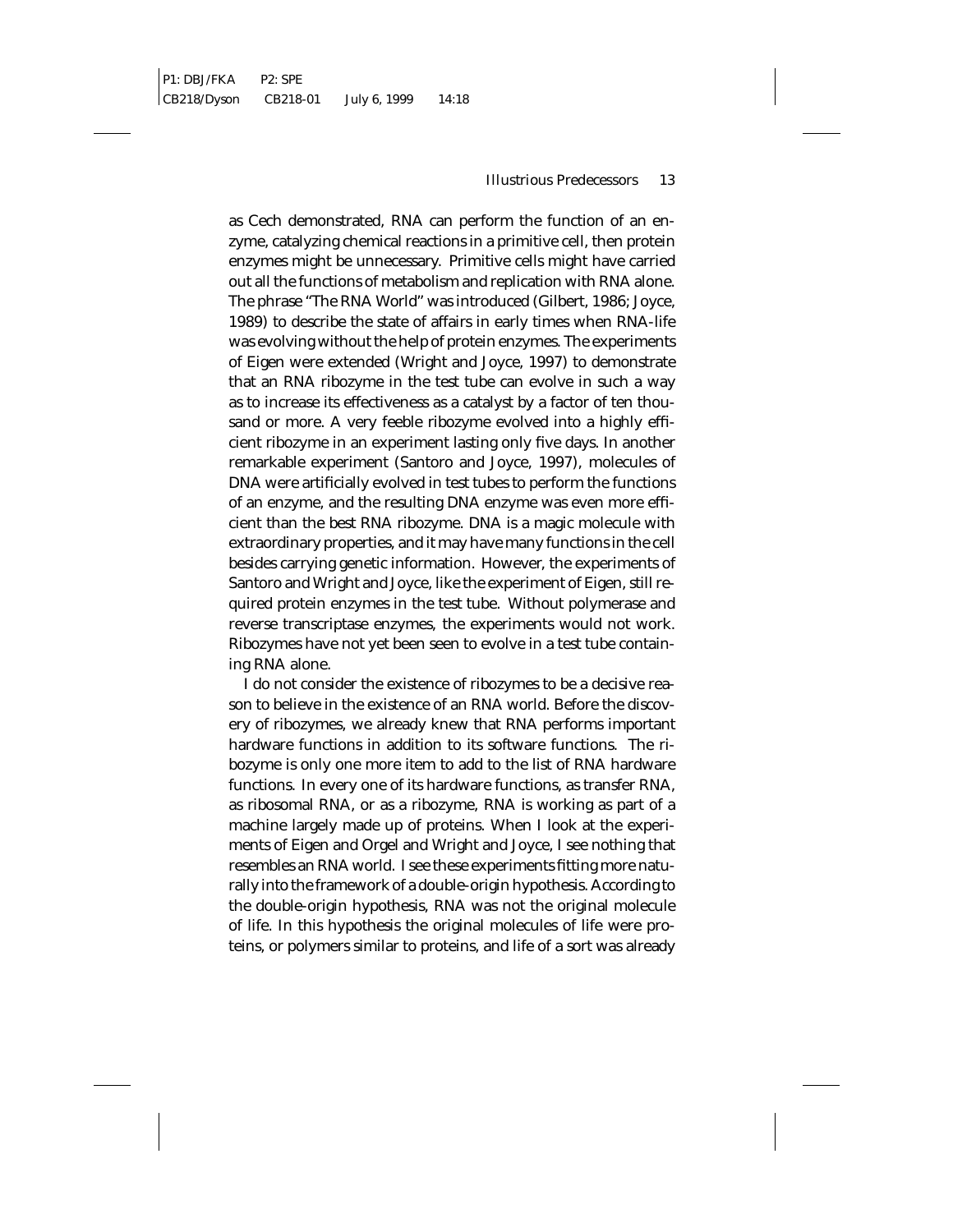established before RNA came into the picture. In this context the Eigen and Orgel and Wright and Joyce experiments are exploring the evolution of RNA under conditions appropriate to the second origin of life. They come close to describing a parasitic development of RNA life within an environment created by a preexisting protein life. Concerning the first origin of life, the origin of protein life and of protein metabolism, they say nothing. The origin of metabolism is the next great virgin territory waiting for experimental chemists to explore.

### **MARGULIS**

The fifth name on my list of illustrious predecessors is that of Lynn Margulis. Although she is still very much alive and considerably younger than I am, she set the style in which I came to think about early evolution. Her style is well displayed in the popular book (Margulis and Sagan, 1995) that portrays the prodigality of life and the mysteries of its evolution in a glowing symbiosis of prose and pictures. She describes the sciences of physiology and genetics as two solid foundations of knowledge with a wide river of ignorance running between them. Because we have solid ground on the two sides, we can use our understanding of life's history and evolution to build a bridge over the river. In science a bridge is a theory. When bridges are to be built, theoretical scientists may have a useful role to play.

Lynn Margulis is one of the chief bridgebuilders in modern biology. She built a bridge between the facts of cellular anatomy and the facts of molecular genetics. Her bridge was the idea that parasitism and symbiosis were the driving forces in the evolution of cellular complexity. She did not invent this idea, but she was its most active promoter and systematizer. The idea was called "symbiogenesis" by its original author, the Russian botanist Konstantin Merezhkovsky (Merezhkovsky, 1909; Khakhina, 1992; Dyson, 1997). It remained popular in Russia but had little support outside Russia until Margulis revived it. She collected the evidence to support her view that the main internal structures of eucaryotic cells did not originate within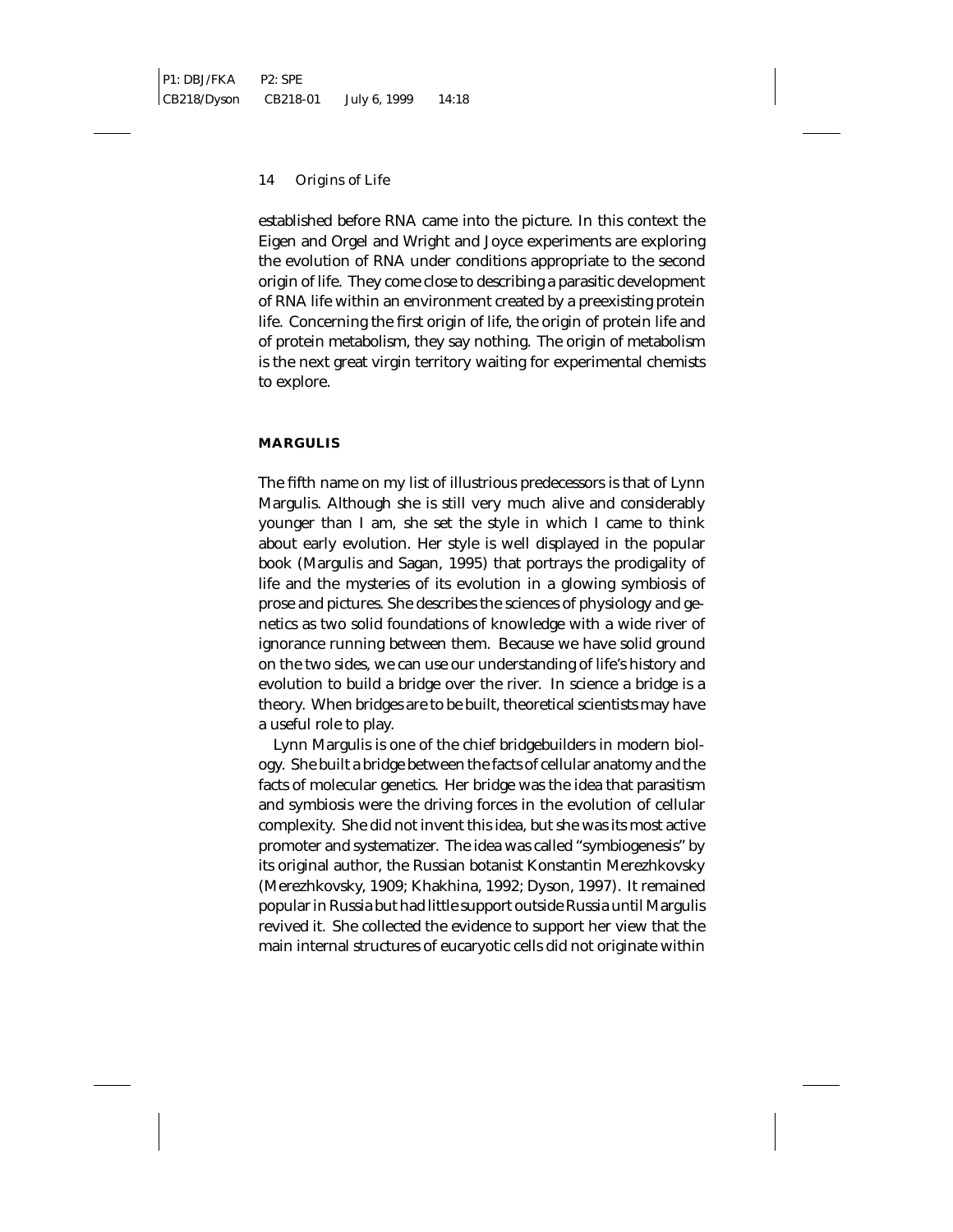the cells but are descended from independent living creatures that invaded the cells from outside like carriers of an infectious disease (Margulis, 1970, 1981). The invading creatures and their hosts then gradually evolved into a relationship of mutual dependence. The erstwhile disease organism became by degrees a chronic parasite, a symbiotic partner, and finally an indispensable part of the substance of the host. This Margulis picture of early cellular evolution now has incontrovertible experimental support. The molecular structures of chloroplasts and mitochondria are found to be related more closely to alien bacteria than to the cells in which they have been incorporated for one or two billion years.

In addition, there are general philosophical reasons for believing that the Margulis picture will be valid, even in cases where it cannot be experimentally demonstrated. A living cell, to survive, must be intensely conservative. It must have a finely tuned molecular organization, and it must have efficient mechanisms for destroying promptly any molecules that depart from the overall plan. Any new structure arising within this environment must be an insult to the integrity of the cell. Almost by definition, a new structure will be a disease that the cell will do its best to resist. It is possible to imagine new structures arising internally within the cell and escaping its control like a cancer growing in a higher organism. But it is much easier to imagine new structures coming in from the outside like infectious bacteria already prepared by the rigors of independent living to defend themselves against the cell's efforts to destroy them.

The main reason I find the two-origin hypothesis philosophically congenial is that it fits well into the general picture of evolution portrayed by Margulis. According to Margulis, most of the big steps in cellular evolution were caused by parasites. The double-origin hypothesis implies that nucleic acids were the oldest and most successful cellular parasites. It extends the scope of the Margulis picture of evolution to include not only eucaryotic cells but procaryotic cells as well. It proposes that the original living creatures were cells with a metabolic apparatus directed by enzymes (molecules similar to proteins) but with no genetic apparatus. Such cells would lack the capacity for exact replication but could grow, divide, and reproduce themselves in an approximate statistical fashion. They might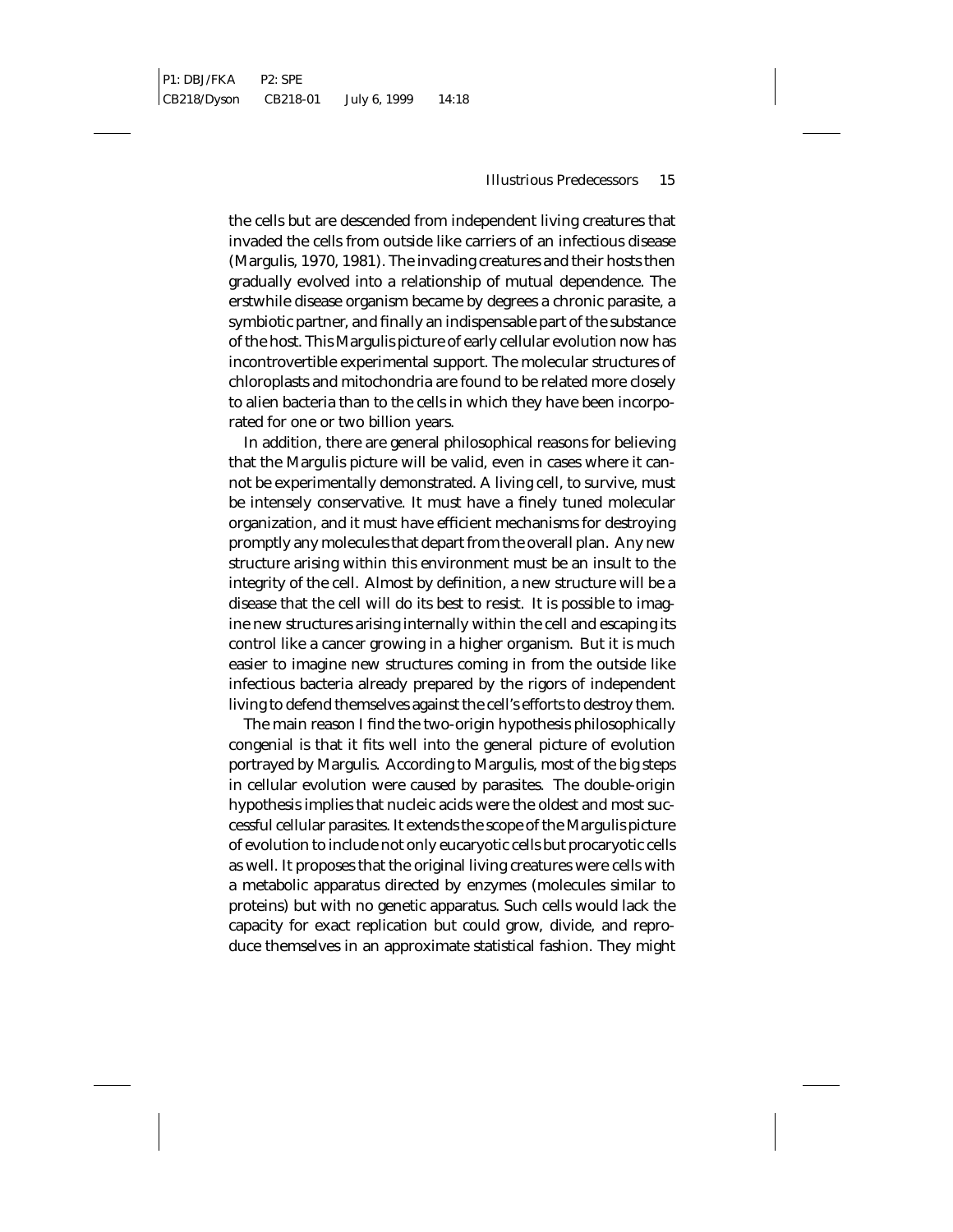have continued to exist for millions of years, gradually diversifying and refining their metabolic pathways. Among other things, they discovered how to synthesize adenosine triphosphate (ATP), the magic molecule that serves as the principal energy-carrying intermediate in all modern cells. Cells carrying ATP were able to function more efficiently and prevailed in the Darwinian struggle for existence. In time it happened that cells were full of ATP and other related molecules such as adenosine monophosphate (AMP).

Now we observe the strange fact that the two molecules, ATP and AMP, which have almost identical chemical structures (Fig. 2), have totally different but equally essential functions in modern cells. ATP is the universal energy carrier. AMP is one of the nucleotides that make up RNA and function as bits of information in the genetic apparatus. To get from ATP to AMP, all you have to do is remove two phosphate moieties. I am proposing that the primitive cells had no genetic apparatus but were saturated with molecules like AMP as a by-product of the energy-carrying function of ATP. This was a dangerously explosive situation, and in one cell that happened to be carrying an unusually rich supply of nucleotides, an accident occurred. The nucleotides began doing the Eigen experiment of RNA synthesis three billion years before it was done by Eigen. Within the cell, with some help from preexisting enzymes, the nucleotides produced an RNA molecule, which then continued to replicate itself. In this way RNA first appeared as a parasitic disease within the cell. The first cells in which the RNA disease occurred probably became sick and died. But then, according to the Margulis scheme, some of the infected cells learned how to survive the infection. The protein-based life learned to tolerate the RNA-based life. The parasite became a symbiont. And then, very slowly over millions of years, the protein-based life learned to make use of the capacity for exact replication that the chemical structure of RNA provided. The primal symbiosis of protein-based life and parasitic RNA grew gradually into a harmonious unity, the modern genetic apparatus.

This view of RNA as the oldest and most incurable of our parasitic diseases is only a poetic fancy, not yet a serious scientific theory.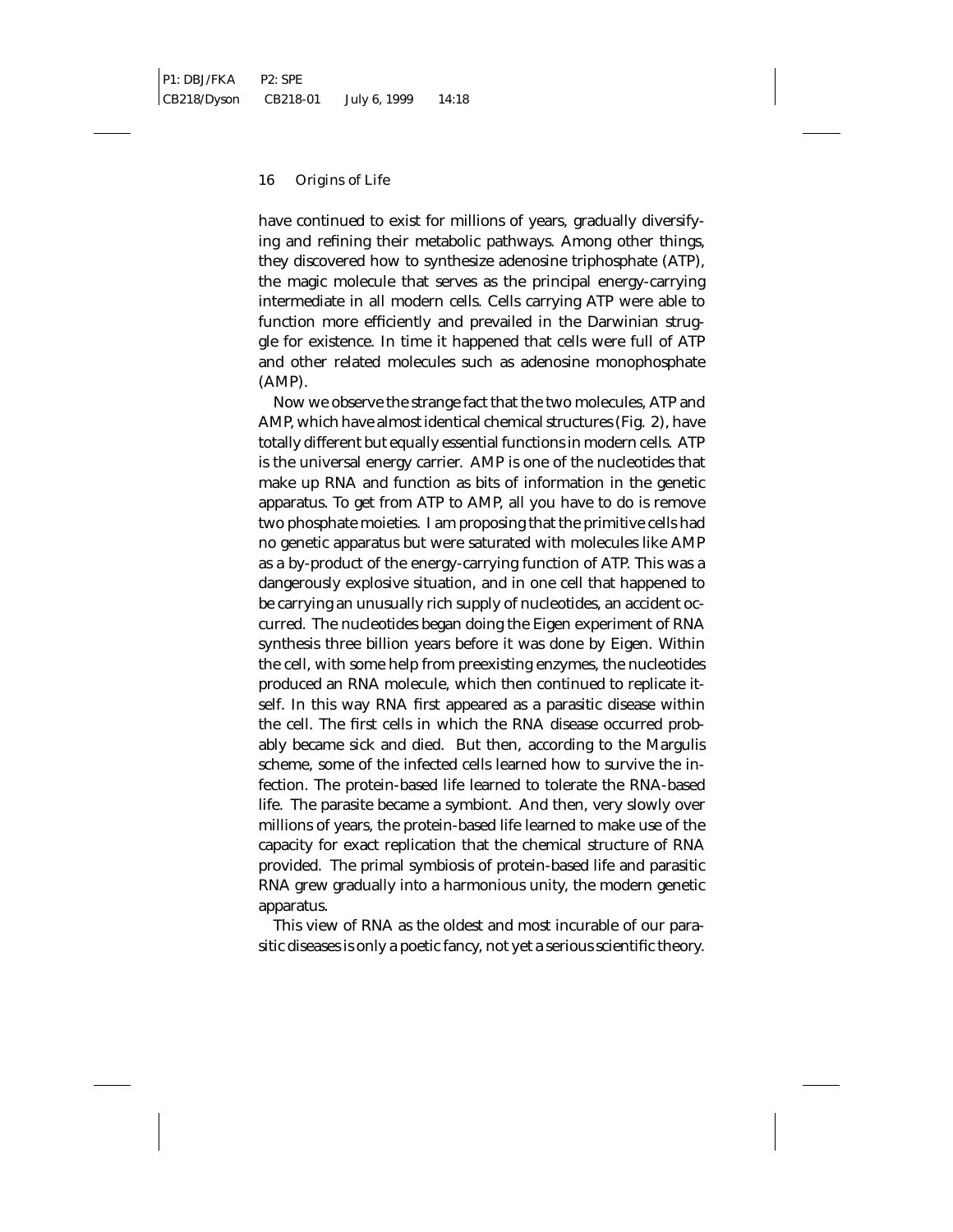

**Figure 2** The molecular structures of adenosine triphosphate (ATP) and adenosine 5'-monophosphate (AMP), otherwise known as adenine nucleotide.

Still, it is attractive to me for several reasons. First, it is in accordance with our human experience that hardware should come before software. The modern cell is like a computer-controlled chemical factory in which proteins are hardware and nucleic acids, with the exceptions already mentioned, are software. In the evolution of machines and computers, we always developed the hardware first before we began to think about software. I find it reasonable that natural evolution should have followed the same pattern. A second argument in favor of the parasite theory of RNA comes from the chemistry of amino acids and nucleotides. It is easy to synthesize amino acids, the constituent parts of proteins, out of plausible prebiotic materials. The synthesis of amino acids from a hypothetical reducing atmosphere was demonstrated in a classic experiment by Miller in 1953. Although it is now considered unlikely that the earth ever had a reducing atmosphere, there must always have